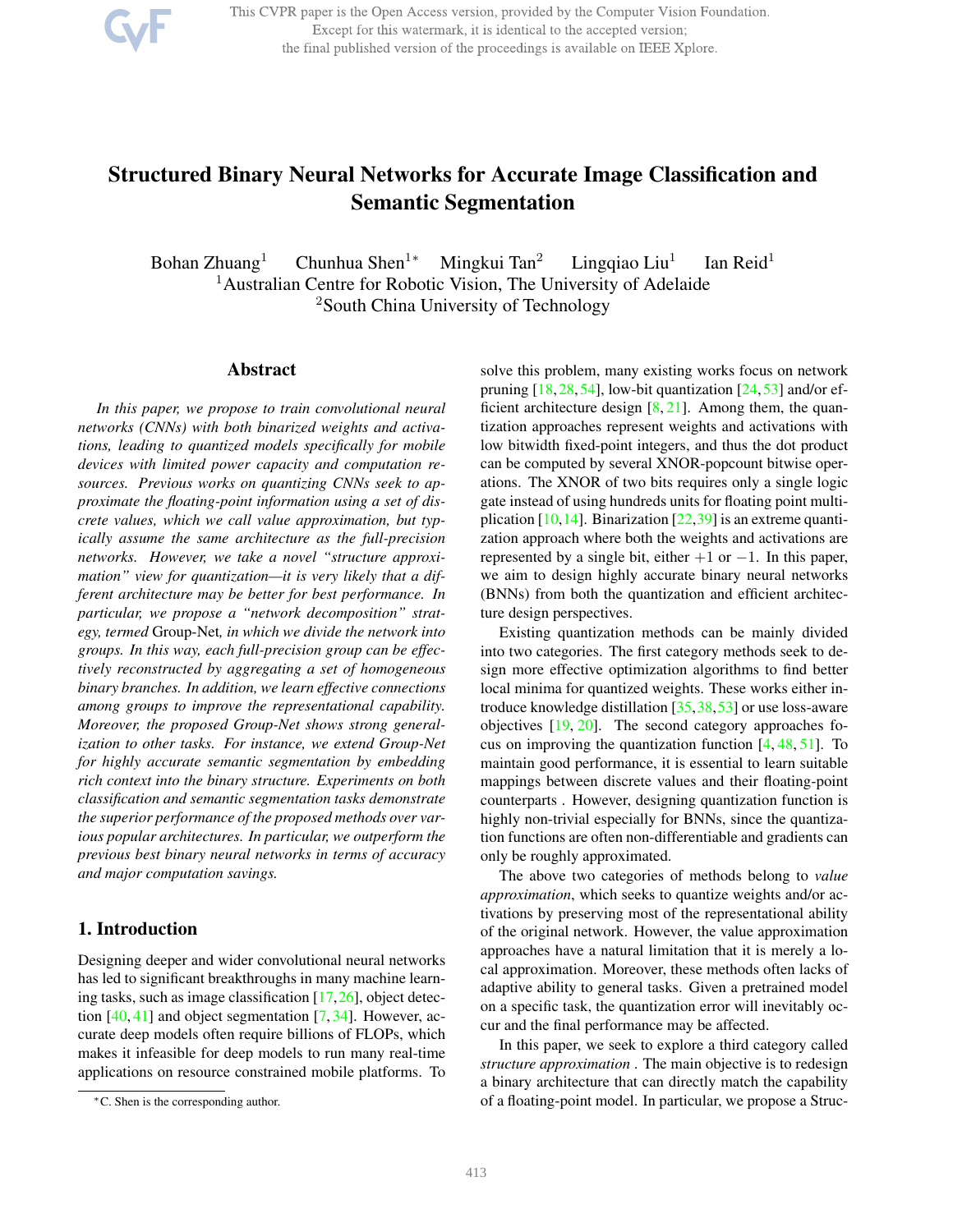tured Binary Neural Network called Group-Net to partition the full-precision model into groups and use a set of parallel binary bases to approximate its floating-point structure counterpart. In this way, higher-level structural information can be better preserved than the *value approximation* approaches.

Furthermore, relying on the proposed structured model, we are able to design flexible binary structures according to different tasks and exploit task-specific information or structures to compensate the quantization loss and facilitate training. For example, when transferring Group-Net from image classification to semantic segmentation, we are motivated by the structure of Atrous Spatial Pyramid Pooling (ASPP) [5]. In DeepLab v3 [6] and v3+ [7], ASPP is merely applied on the top of extracted features while each block in the backbone network can employ one atrous rate only. In contrast, we propose to directly apply different atrous rates on parallel binary bases in the backbone network, which is equivalent to absorbing ASPP into the feature extraction stage. Thus, we significantly boost the performance on semantic segmentation, without increasing the computation complexity of the binary convolutions.

In general, it is nontrivial to extend previous *value approximation* based quantization approaches to more challenging tasks such as semantic segmentation (or other general computer vision tasks). However, as will be shown, our Group-Net can be easily extended to other tasks. Nevertheless, it is worth mentioning that value and structure approximation are complementary rather than contradictory. In other words, both are important and should be exploited to obtain highly accurate BNNs.

Our methods are also motivated by those energy-efficient architecture design approaches  $[8, 21, 23, 49]$  which seek to replace the traditional expensive convolution with computational efficient convolutional operations (*i.e*., depthwise separable convolution,  $1 \times 1$  convolution). Nevertheless, we propose to design binary network architectures for dedicated hardware from the quantization view. We highlight that while most existing quantization works focus on directly quantizing the full-precision architecture, at this point in time we do begin to explore alternative architectures that shall be better suited for dealing with binary weights and activations. In particular, apart from decomposing each group into several binary bases, we also propose to learn the connections between each group by introducing a fusion gate. Moreover, Group-Net can be possibly further improved with Neural Architecture Search methods [37, 55, 56].

Our contributions are summarized as follows:

• We propose to design accurate BNNs structures from the *structure approximation* perspective. Specifically, we divide the networks into groups and approximate each group using a set of binary bases. We also propose to automatically learn the decomposition by introducing soft connections.

- The proposed Group-Net has strong flexibility and can be easily extended to other tasks. For instance, in this paper we propose Binary Parallel Atrous Convolution (BPAC), which embeds rich multi-scale context into BNNs for accurate semantic segmentation. Group-Net with BPAC significantly improves the performance while maintaining the complexity compared to employ Group-Net only.
- We evaluate our models on ImageNet and PASCAL VOC datasets based on ResNet. Extensive experiments show the proposed Group-Net achieves the state-of-the-art trade-off between accuracy and computational complexity.

We review some relevant works in the sequel.

Network quantization: The recent increasing demand for implementing fixed point deep neural networks on embedded devices motivates the study of network quantization. Fixed-point approaches that use low-bitwidth discrete values to approximate real ones have been extensively explored in the literature [4, 22, 29, 39, 51, 53]. BNNs [22, 39] propose to constrain both weights and activations to binary values  $(i.e., +1$  and  $-1)$ , where the multiply-accumulations can be replaced by purely  $xnor(\cdot)$  and  $popcount(\cdot)$  operations. To make a trade-off between accuracy and complexity, [13, 15, 27, 47] propose to recursively perform residual quantization and yield a series of binary tensors with decreasing magnitude scales. However, multiple binarizations are sequential process which cannot be paralleled. In [29], Lin *et al.* propose to use a linear combination of binary bases to approximate the floating point tensor during forward propagation. This inspires aspects of our approach, but unlike all of these local tensor approximations, we additionally directly design BNNs from a structure approximation perspective.

Efficient architecture design: There has been a rising interest in designing efficient architecture in the recent literature. Efficient model designs like GoogLeNet [45] and SqueezeNet [23] propose to replace  $3 \times 3$  convolutional kernels with  $1\times1$  size to reduce the complexity while increasing the depth and accuracy. Additionally, separable convolutions are also proved to be effective in Inception approaches [44, 46]. This idea is further generalized as depthwise separable convolutions by Xception [8], MobileNet [21, 43] and ShuffleNet [49] to generate energyefficient network structure. To avoid handcrafted heuristics, neural architecture search [30, 31, 37, 55, 56] has been explored for automatic model design.

## 2. Method

Most previous literature has focused on value approximation by designing accurate binarization functions for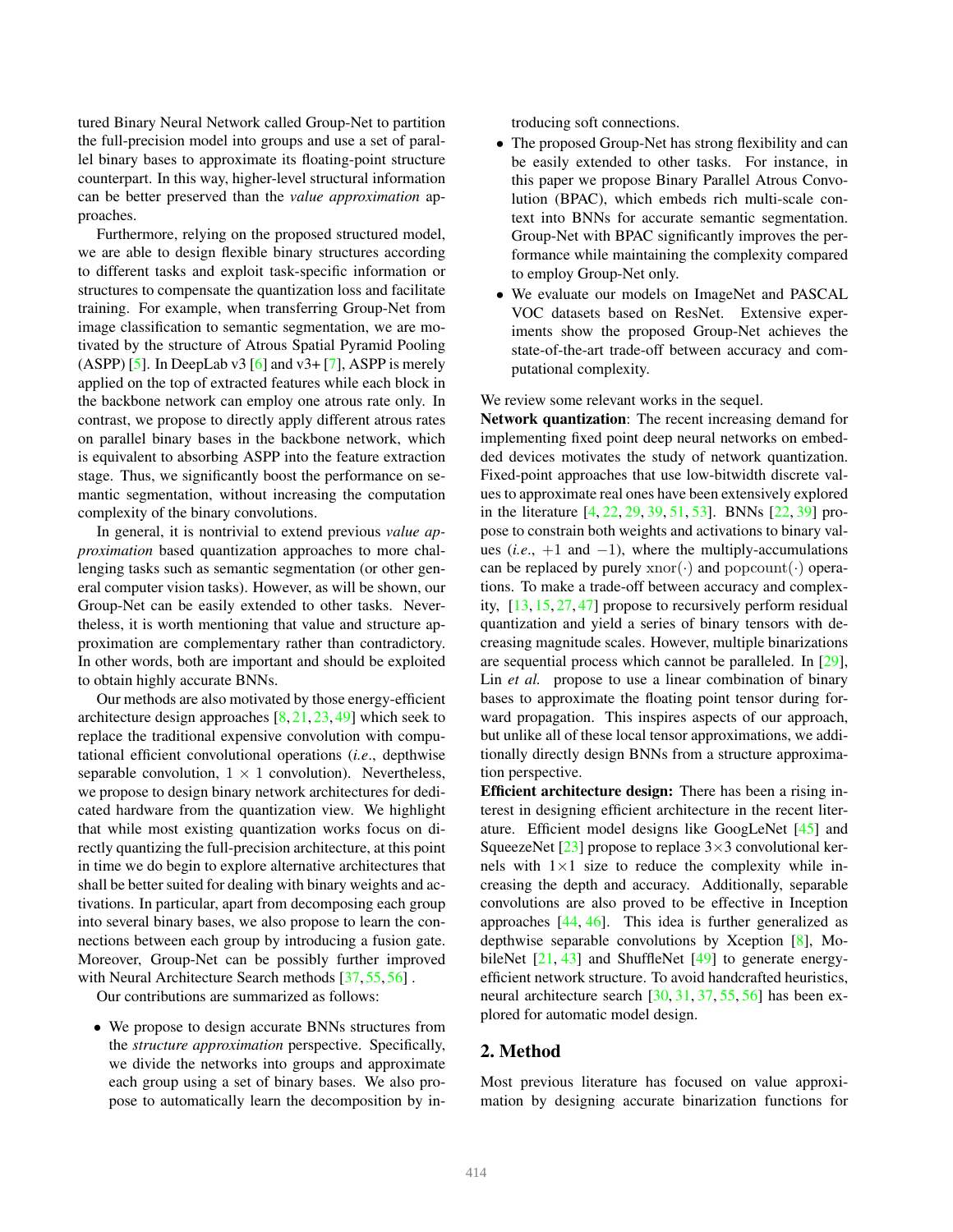weights and activations (*e.g*., multiple binarizations [13,15, 27, 29, 47]). In this paper, we seek to binarize both weights and activations of CNNs from a "structure approximation" view. In the following, we first give the problem definition and some basics about binarization in Sec. 2.1. Then, in Sec. 2.2, we explain our binary architecture design strategy. Finally, in Sec. 2.3, we describe how to utilize task-specific attributes to generalize our approach to semantic segmentation.

# 2.1. Problem definition

For a convolutional layer, we define the input  $x \in$  $\mathbb{R}^{c_{in} \times w_{in} \times h_{in}}$ , weight filter  $\mathbf{w} \in \mathbb{R}^{c \times w \times h}$  and the output  $\mathbf{y} \in \mathbb{R}^{c_{out} \times w_{out} \times h_{out}}$ , respectively.

Binarization of weights: Following [39], we approximate the floating-point weight w by a binary weight filter  $\mathbf{b}^w$  and a scaling factor  $\alpha \in \mathbb{R}^+$  such that  $\mathbf{w} \approx \alpha \mathbf{b}^w$ , where  $\mathbf{b}^w$  is the sign of w and  $\alpha$  calculates the mean of absolute values of w. In general,  $sign(\cdot)$  is non-differentiable and so we adopt the straight-through estimator [1] (STE) to approximate the gradient calculation. Formally, the forward and backward processes can be given as follows:

Forward : 
$$
\mathbf{b}^w = \text{sign}(\mathbf{w}),
$$
  
\nBackward :  $\frac{\partial \ell}{\partial \mathbf{w}} = \frac{\partial \ell}{\partial \mathbf{b}^w} \cdot \frac{\partial \mathbf{b}^w}{\partial \mathbf{w}} \approx \frac{\partial \ell}{\partial \mathbf{b}^w},$  (1)

where  $\ell$  is the loss.

Binarization of activations: For activation binarization, we utilize the piecewise polynomial function to approximate the sign function as in [33]. The forward and backward can be written as:

Forward: 
$$
b^a = sign(x)
$$
,  
\nBackward:  $\frac{\partial \ell}{\partial x} = \frac{\partial \ell}{\partial b^a} \cdot \frac{\partial b^a}{\partial x}$ ,  
\nwhere  $\frac{\partial b^a}{\partial x} = \begin{cases} 2 + 2x : -1 \le x < 0 \\ 2 - 2x : 0 \le x < 1 \\ 0 : \text{otherwise} \end{cases}$  (2)

#### 2.2. Structured Binary Network Decomposition

In this paper, we seek to design a new structural representation of a network for quantization. First of all, note that a float number in computer is represented by a fixed-number of binary digits. Motivated by this, rather than directly doing the quantization via "value decomposition", we propose to decompose a network into binary structures while preserving its representability.

Specifically, given a floating-point residual network Φ with N blocks, we decompose  $\Phi$  into P binary fragments  $[\mathcal{F}_1, ..., \mathcal{F}_P]$ , where  $\mathcal{F}_i(\cdot)$  can be any binary structure. Note that each  $\mathcal{F}_i(\cdot)$  can be different. A natural question arises: can we find some simple methods to decompose the network with binary structures so that the representability can be exactly preserved? To answer this question, we here explore two kinds of architectures for  $\mathcal{F}(\cdot)$ , namely layer-wise decomposition and group-wise decomposition in Sec. 2.2.1 and Sec. 2.2.2, respectively. After that, we will present a novel strategy for automatic decomposition in Sec. 2.2.3.

#### 2.2.1 Layer-wise binary decomposition

The key challenge of binary decomposition is how to reconstruct or approximate the floating-point structure. The simplest way is to approximate in a layer-wise manner. Let  $B(\cdot)$  be a binary convolutional layer and  $\mathbf{b}_i^w$  be the binarized weights for the  $i$ -th base. In Fig. 1 (c), we illustrate the layer-wise feature reconstruction for a single block. Specifically, for each layer, we aim to fit the full-precision structure using a set of binarized homogeneous branches  $\mathcal{F}(\cdot)$  given a floating-point input tensor x:

$$
\mathcal{F}(\mathbf{x}) = \sum_{i=1}^{K} \lambda_i B_i(\mathbf{x}) = \sum_{i=1}^{K} \lambda_i (\mathbf{b}_i^w \oplus \text{sign}(\mathbf{x})), \quad (3)
$$

where  $\oplus$  is bitwise operations xnor( $\cdot$ ) and popcount( $\cdot$ ), K is the number of branches and  $\lambda_i$  is the combination coefficient to be determined. During the training, the structure is fixed and each binary convolutional kernel  $\mathbf{b}_i^w$  as well as  $\lambda_i$  are directly updated with end-to-end optimization. The scale scalar can be absorbed into batch normalization when doing inference. Note that all  $B_i$ 's in Eq. (3) have the same topology as the original floating-point counterpart. Each binary branch gives a rough approximation and all the approximations are aggregated to achieve more accurate reconstruction to the original full precision convolutional layer. Note that when  $K = 1$ , it corresponds to directly binarize the floating-point convolutional layer (Fig. 1 (b)). However, with more branches (a larger  $K$ ), we are expected to achieve more accurate approximation with more complex transformations.

During the inference, the homogeneous  $K$  bases can be parallelizable and thus the structure is hardware friendly. This will bring significant gain in speed-up of the inference. Specifically, the bitwise XNOR operation and bit-counting can be performed in a parallel of 64 by the current generation of CPUs  $[33, 39]$ . And we just need to calculate K binary convolutions and  $K$  full-precision additions. As a result, the speed-up ratio  $\sigma$  for a convolutional layer can be calculated as:

$$
\sigma = \frac{c_{in}c_{out}whw_{in}h_{in}}{\frac{1}{64}(Kc_{in}c_{out}whw_{in}h_{in}) + Kc_{out}w_{out}h_{out}},
$$
  
=  $\frac{64}{K} \cdot \frac{c_{in}whw_{in}h_{in}}{c_{in}whw_{in}h_{in} + 64w_{out}h_{out}}.$  (4)

We take one layer in ResNet for example. If we set  $c_{in} =$ 256,  $w \times h = 3 \times 3$ ,  $w_{in} = h_{in} = w_{out} = h_{out} = 28$ ,  $K = 5$ , then it can reach 12.45  $\times$  speedup. But in practice, each branch can be implemented in parallel. And the actual speedup ratio is also influenced by the process of memory read and thread communication.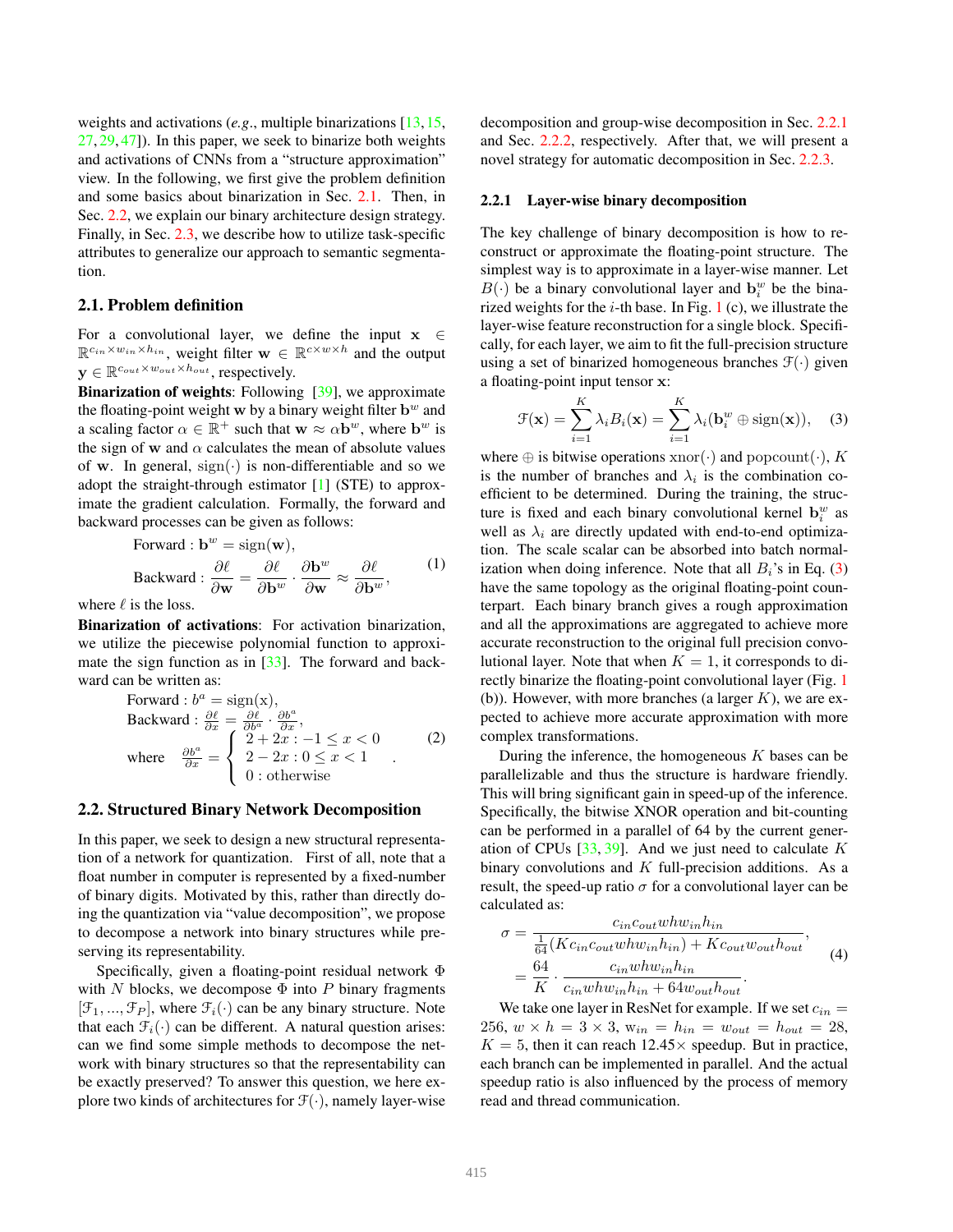

Figure 1: Overview of the baseline binarization method and the proposed layer-wise binary decomposition. We take one residual block with two convolutional layers for illustration. For convenience, we omit batch normalization and nonlinearities. (a): The floating-point residual block. (b): Direct binarization of a full-precision block. (c): Layer-wise binary decomposition in Eq. (3), where we use a set of binary convolutional layers  $B(\cdot)$  to approximate a floating-point convolutional layer.



Figure 2: Illustration of the proposed group-wise binary decomposition strategy. We take two residual blocks for description. (a): The floatingpoint residual blocks. (b): Basic group-wise binary decomposition in Eq. (5), where we approximate a whole block with a linear combination of binary blocks  $G(\cdot)$ . (c): We approximate a whole group with homogeneous binary bases  $H(\cdot)$ , where each group consists of several blocks. This corresponds to Eq. (6).

# 2.2.2 Group-wise binary decomposition

In the layer-wise approach, we approximate each layer with multiple branches of binary layers. Note each branch will introduce a certain amount of error and the error may accumulate due to the aggregation of multi-branches. As a result, this strategy may incur severe quantization errors and bring large deviation for gradients during backpropagation. To alleviate the above issue, we further propose a more flexible decomposition strategy called group-wise binary decomposition, to preserve more structural information during approximation.

To explore the group-structure decomposition, we first consider a simple case where each group consists of only one block. Then, the layer-wise approximation strategy can be easily extended to the group-wise case. As shown in Fig. 2 (b), similar to the layer-wise case, each floating-point group is decomposed into multiple binary groups. However, each group  $G_i(\cdot)$  is a binary block which consists of several binary convolutions and floating-point element-wise operations (*i.e*., ReLU, AddTensor). For example, we can set  $G_i(\cdot)$  as the basic residual block [17] which is shown in Fig. 2 (a). Considering the residual architecture, we can decompose  $\mathcal{F}(\mathbf{x})$  by extending Eq. (3) as:

$$
\mathcal{F}(\mathbf{x}) = \sum_{i=1}^{K} \lambda_i G_i(\mathbf{x}),\tag{5}
$$

where  $\lambda_i$  is the combination coefficient to be learned. In Eq. (5), we use a linear combination of homogeneous binary bases to approximate one group, where each base  $G_i$ is a binarized block. In this way, we effectively keep the original residual structure in each base to preserve the network capacity. As shown in Sec. 4.3.1, the group-wise decomposition strategy performs much better than the simple layer-wise approximation.

Furthermore, the group-wise approximation is flexible. We now analyze the case where each group may contain different number of blocks. Suppose we partition the network into  $P$  groups and it follows a simple rule that each group must include one or multiple complete residual building blocks. For the  $p$ -th group, we consider the blocks set  $T \in \{T_{p-1}+1, ..., T_p\}$ , where the index  $T_{p-1} = 0$  if  $p = 1$ . And we can extend Eq. (5) into multiple blocks format:

$$
\mathcal{F}(\mathbf{x}_{T_{p-1}+1}) = \sum_{i=1}^{K} \lambda_i H_i(\mathbf{x}),
$$
\n
$$
= \sum_{i=1}^{K} \lambda_i G_i^{T_p} (G_i^{T_p - 1}(\dots(G_i^{T_{p-1}+1}(\mathbf{x}_{T_{p-1}+1}))\dots)),
$$
\n(6)

where  $H(\cdot)$  is a cascade of consequent blocks which is shown in Fig. 2 (c). Based on  $\mathcal{F}(\cdot)$ , we can efficiently construct a network by stacking these groups and each group may consist of one or multiple blocks. Different from Eq. (5), we further expose a new dimension on each base, which is the number of blocks. This greatly increases the structure space and the flexibility of decomposition. We illustrate several possible connections in Sec. S1 in the supplementary file and further describe how to learn the decomposition in Sec. 2.2.3.

#### 2.2.3 Learning for dynamic decomposition

There is a big challenge involved in Eq. (6). Note that the network has N blocks and the possible number of connections is  $2^N$ . Clearly, it is not practical to enumerate all possible structures during the training. Here, we propose to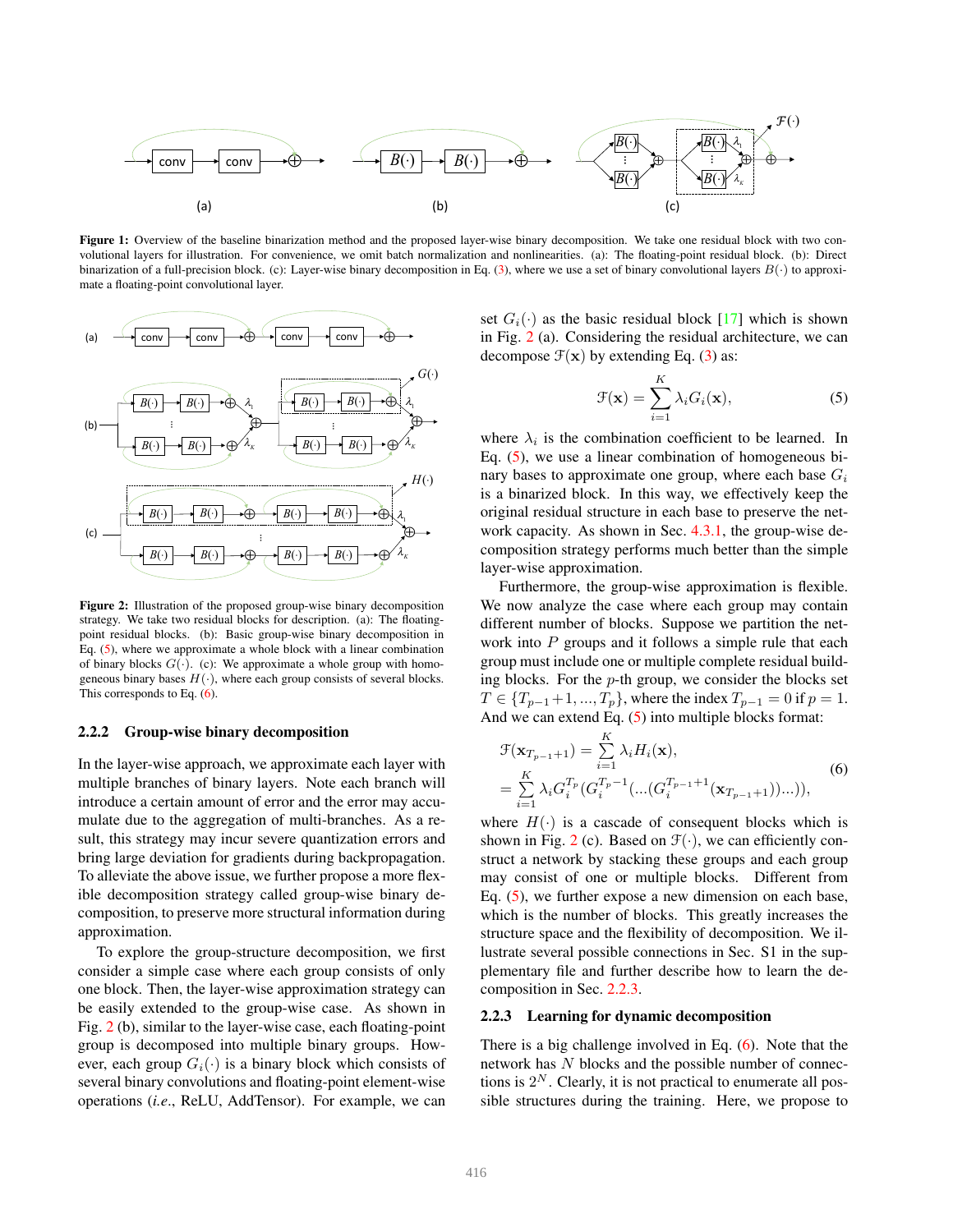solve this problem by learning the structures for decomposition dynamically. We introduce in a fusion gate as the soft connection between blocks  $G(\cdot)$ . To this end, we first define the input of the  $i$ -th branch for the  $n$ -th block as:

$$
C_i^n = \text{sigmoid}(\theta_i^n),
$$
  
\n
$$
\mathbf{x}_i^n = C_i^n \odot G_i^{n-1}(\mathbf{x}_i^{n-1})
$$
  
\n
$$
+ (1 - C_i^n) \odot \sum_{j=1}^K \lambda_j G_j^{n-1}(\mathbf{x}_j^{n-1}),
$$
\n(7)

where  $\theta \in \mathbb{R}^K$  is a learnable parameter vector,  $C_i^n$  is a gate scalar and ⊙ is the Hadamard product.



Figure 3: Illustration of the soft connection between two neighbouring blocks. For convenience, we only illustrate the fusion strategy for one branch.

Here, the branch input  $x_i^n$  is a weighted combination of two paths. The first path is the output of the corresponding i-th branch in the  $(n - 1)$ -th block, which is a straight connection. The second path is the aggregation output of the  $(n - 1)$ -th block. The detailed structure is shown in Fig. 3. In this way, we make more information flow into the branch and increase the gradient paths for improving the convergence of BNNs.

**Remarks:** For the extreme case when  $\sum_{i=1}^{K} C_i^n = 0$ , Eq. (7) will be reduced to Eq. (5) which means we approximate the  $(n-1)$ -th and the *n*-th block independently. When  $\sum_{i=1}^{K} C_i^n = K$ , Eq. (7) is equivalent to Eq. (6) and we set  $H(\cdot)$  $\sum_{i=1}^{n}$  to be two consequent blocks and approximate the group as a whole. Interestingly, when  $\sum_{n=1}^{N} \sum_{i=1}^{K} C_i^n = N K$ , it corresponds to set  $H(\cdot)$  in Eq. (6) to be a whole network and directly ensemble  $K$  binary models.

#### 2.3. Extension to semantic segmentation

The key message conveyed in the proposed method is that although each binary branch has a limited modeling capability, aggregating them together leads to a powerful model. In this section, we show that this principle can be applied to tasks other than image classification. In particular, we consider semantic segmentation which can be deemed as a dense pixel-wise classification problem. In the state-of-theart semantic segmentation network, the atrous convolutional layer [6] is an important building block, which performs convolution with a certain dilation rate. To directly apply



(b): The proposed Binary Parallel Atrous Convolution (BPAC).

Figure 4: The comparison between conventional dilated convolution and BPAC. For expression convenience, the group only has one convolutional layer. ⊛ is the convolution operation and ⊕ indicates the XNOR-popcount operations. (a): The original floating-point dilated convolution. (b): We decompose the floating-point atrous convolution into a combination of binary bases, where each base uses a different dilated rate. We sum the output features of each binary branch as the final representation.

the proposed method to such a layer, one can construct multiple binary atrous convolutional branches with the same structure and aggregate results from them. However, we choose not to do this but propose an alternative strategy: we use different dilation rates for each branch. In this way, the model can leverage multiscale information as *a by-product of the network branch decomposition.* It should be noted that this scheme does not incur any additional model parameters and computational complexity compared with the naive binary branch decomposition. The idea is illustrated in Fig. 4 and we call this strategy Binary Parallel Atrous Convolution (BPAC).

In this paper, we use the same ResNet backbone in [6, 7] with *output stride=8*, where the last two blocks employ atrous convolution. In BPAC, we keep  $rates =$  $\{2, 3, ..., K, K+1\}$  and  $rates = \{6, 7, ..., K+4, K+5\}$  for K bases in the last two blocks, respectively. Intriguingly, as will be shown in Sec. 4.4, our strategy brings so much benefit that using five binary bases with BPAC achieves similar performance as the original full precision network despite the fact that it saves considerable computational cost.

## 3. Discussions

Complexity analysis: A comprehensive comparison of various quantization approaches over complexity and storage is shown in Table 1. For example, in the previous state-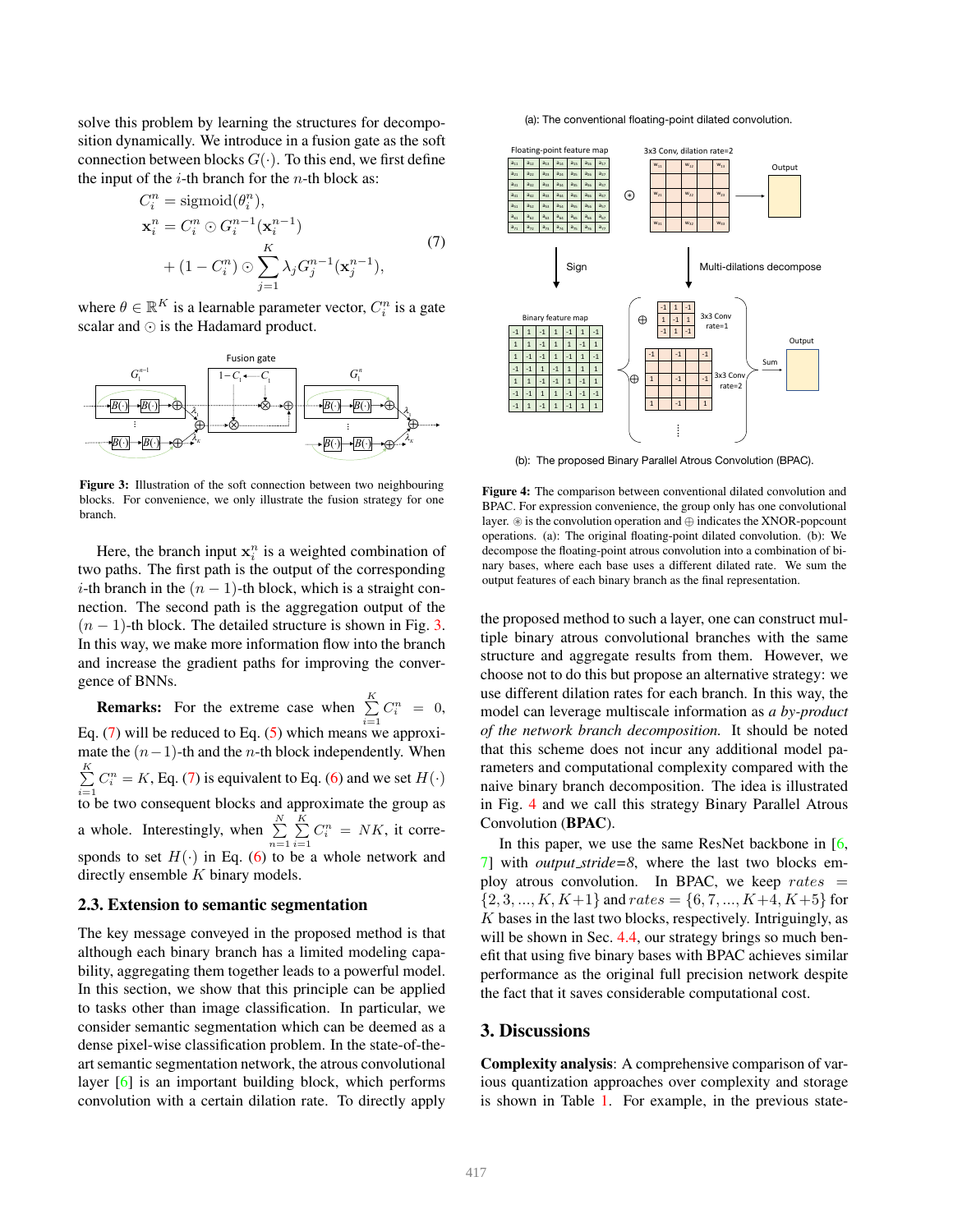|           | Model                | Weights                      | Activations | Operations             | Memory saving               | <b>Computation Saving</b> |  |
|-----------|----------------------|------------------------------|-------------|------------------------|-----------------------------|---------------------------|--|
|           | Full-precision DNN   |                              |             | $+, -, \times$         |                             |                           |  |
|           | [22, 39]             |                              |             | XNOR-popcount          | $\sim$ 32 $\times$          | $\sim 64\times$           |  |
|           | [9, 20]              |                              |             | +, -                   | $\sim 32\times$             | $\sim 2\times$            |  |
|           | [50, 52]             | $Q_{K}$                      |             | $+, -, \times$         | $\sim \frac{32}{2} \times$  | $< 2 \times$              |  |
|           | [35, 48, 51, 53]     | $Q_K$<br>Qк                  |             | $+, -, \times$         | $\sim \frac{32}{11} \times$ | $\frac{64}{K^2} \times$   |  |
|           | [13, 15, 27, 29, 47] | $K \times B$<br>$K \times B$ |             | $+, -$ , XNOR-popcount | $\sim \frac{32}{11} \times$ | $\frac{64}{V^2}$ $\times$ |  |
| Group-Net |                      | $K \times (B, B)$            |             | $+, -$ , XNOR-popcount | $\sim \frac{32}{V} \times$  | $\frac{64}{17}$ .         |  |

Table 1: Computational complexity and storage comparison of different quantization approaches.  $F$ : full-precision,  $B$ : binary,  $Q_K$ :  $K$ -bit quantization.

of-the-art binary model ABC-Net [29], each convolutional layer is approximated using  $K$  weight bases and  $K$  activation bases, which needs to calculate  $K^2$  times binary convolution. In contrast, we just need to approximate several groups with  $K$  structural bases. As reported in Sec.  $4.2$ , we save approximate  $K$  times computational complexity while still achieving comparable Top-1 accuracy. Since we use K structural bases, the number of parameters increases by K times in comparison to the full-precision counterpart. But we still save memory bandwidth by  $32/K$  times since all the weights are binary in our paper. For our approach, there exists element-wise operations between each group, so the computational complexity saving is slightly less than  $\frac{64}{K} \times$ . Differences of Group-net from fixed-point methods: The proposed Group-net with  $K$  bases is different from the  $K$ bit fixed-point approaches [35, 48, 51, 53].

We first show how the inner product between fixed-point weights and activations can be computed by bitwise operations. Let a weight vector  $\mathbf{w} \in \mathbb{R}^M$  be encoded by a vector  $\mathbf{b}_i^w \in \{-1, 1\}^M$ ,  $i = 1, ..., K$ . Assume we also quantize activations to  $K$ -bit. Similarly, the activations  $x$  can be encoded by  $\mathbf{b}_{j}^{a} \in \{-1,1\}^{M}, j = 1, ..., K$ . Then, the convolution can be written as

$$
Q_K(\mathbf{w}^T)Q_K(\mathbf{x}) = \sum_{i=0}^{K-1} \sum_{j=0}^{K-1} 2^{i+j} (\mathbf{b}_i^w \oplus \mathbf{b}_j^a), \quad (8)
$$

where  $Q_K(\cdot)$  is any quantization function<sup>1</sup>.

During the inference, it needs to first get the encoding  $\mathbf{b}_j^a$  for each bit by looking up the quantization intervals. Then, it calculates and sums over  $K^2$  times xnor(·) and popcount(·). The complexity is about  $O(K^2)$ . Note that the output range for a single output shall be  $[-(2<sup>K</sup> - 1)<sup>2</sup>M, (2<sup>K</sup> – 1)<sup>2</sup>M].$ 

In contract, we directly obtain  $\mathbf{b}_j^a$  via sign(x). Moreover, since we just need to calculate K times  $xnor(\cdot)$  and popcount( $\cdot$ ) (see Eq. (3)), and then sum over the outputs, the computational complexity is  $O(K)$ . For binary convolution, its output range is  $\{-1, 1\}$ . So the value range for each element after summation is  $[-KM, KM]$ , in which the number of distinct values is much less than that in fixedpoint methods.

In summary, compared with  $K$ -bit fixed-point methods, Group-Net with K bases just needs  $\sqrt{K}$  computational complexity and saves  $(2<sup>K</sup> - 1)<sup>2</sup>/K$  accumulator bandwidth. Even  $\sqrt{K}$ -bit fixed-point quantization requires more memory bandwidth to feed signal in SRAM or in registers.

Differences of Group-net from multiple binarizations methods: In ABC-Net [29], a linear combination of binary weight/activations bases are obtained from the full-precision weights/activations without being directly learned. In contrast, we directly design the binary network structure, where binary weights are end-to-end optimized. [13,15,27,47] propose to recursively approximate the residual error and obtain a series of binary maps corresponding to different quantization scales. However, it is a sequential process which cannot be paralleled. And all multiple binarizations methods belong to local tensor approximation. In contrast to value approximation, we propose a structure approximation approach to mimic the full-precision network. Moreover, tensor-based methods are tightly designed to local value approximation and are hardly generalized to other tasks accordingly. In addition, our structure decomposition strategy achieves much better performance than tensor-level approximation as shown in Sec. 4.3.1. More discussions are provided in Sec. S2 in the supplementary file.

## 4. Experiment

We define several methods for comparison as follows: LBD: It implements the layer-wise binary decomposition strategy described in Sec. 2.2.1. Group-Net: It implements the full model with learnt soft connections described in Sec. 2.2.3. Following Bi-Real Net [32, 33], we apply shortcut bypassing every binary convolution to improve the convergence. Group-Net\*\*: Based on Group-Net, we keep the  $1 \times 1$  downsampling convolution to full-precision similar to [2, 33].

#### 4.1. Implementation details

As in  $[4, 39, 51, 53]$ , we quantize the weights and activations of all convolutional layers except that the first and the last layer have full-precision. In all ImageNet experiments, training images are resized to  $256 \times 256$ , and a  $224 \times 224$ crop is randomly sampled from an image or its horizontal

<sup>&</sup>lt;sup>1</sup>For simplicity, we only consider uniform quantization in this paper.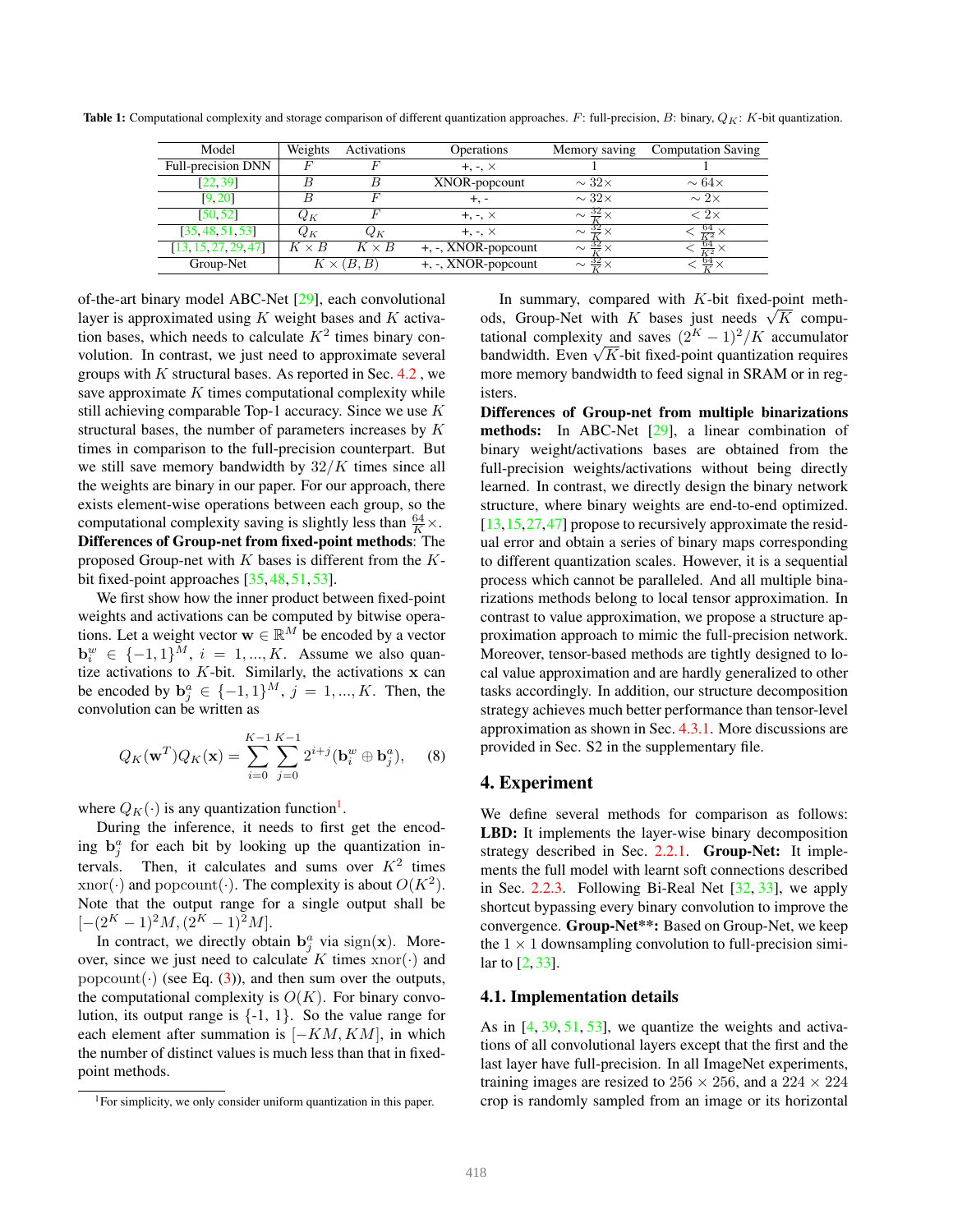flip, with the per-pixel mean subtracted. We do not use any further data augmentation in our implementation. We use a simple single-crop testing for standard evaluation. No bias term is utilized. We first pretrain the full-precision model as initialization with  $\text{Tanh}(\cdot)$  as nonlinearity and fine-tune the binary counterpart. We use Adam  $[25]$  for optimization. For training all binary networks, the mini-batch size and weight decay are set to 256 and 0, respectively. The learning rate starts at 5e-4 and is decayed twice by multiplying 0.1 at the 30th and 40th epoch. We train 50 epochs in total. Following  $[4, 53]$ , no dropout is used due to binarization itself can be treated as a regularization. We apply layer-reordering to the networks as:  $Sign \rightarrow Conv \rightarrow ReLU$  $\rightarrow$  BN. Inserting ReLU( $\cdot$ ) after convolution is important for convergence. Our simulation implementation is based on Pytorch [36].

## 4.2. Evaluation on ImageNet

The proposed method is evaluated on ImageNet (ILSVRC2012) [42] dataset. ImageNet is a largescale dataset which has ∼1.2M training images from 1K categories and 50K validation images. Several representative networks are tested: ResNet-18 [17], ResNet-34 and ResNet-50. As discussed in Sec. 3, binary approaches and fixed-point approaches differ a lot in computational complexity as well as storage consumption. So we compare the proposed approach with binary neural networks in Table 2 and fixed-point approaches in Table 3, respectively.

#### 4.2.1 Comparison with binary neural networks

Since we employ binary weights and binary activations, we directly compare to the previous state-of-the-art binary approaches, including BNN [22], XNOR-Net [39], Bi-Real Net [33] and ABC-Net [29]. We report the results in Table 2 and summarize the following points. 1): The most comparable baseline for Group-Net is ABC-Net. As discussed in Sec. 3, we save considerable computational complexity while still achieving better performance compared to ABC-Net. In comparison to directly binarizing networks, Group-Net achieves much better performance but needs K times more storage and complexity. However, the  $K$  homogeneous bases can be easily parallelized on the real chip. In summary, our approach achieves the best trade-off between computational complexity and prediction accuracy. 2): By comparing Group-Net\*\* (5 bases) and Group-Net (8 bases), we can observe comparable performance. *It justifies keeping* 1 × 1 *downsampling layers to full-precision is crucial for preserving the performance*. 3): For Bottleneck structure in ResNet-50, we find larger quantization error than the counterparts using basic blocks with  $3 \times 3$ convolutions in ResNet-18 and ResNet-34. The similar observation is also claimed by  $[3]$ . We assume that this is mainly attributable to the  $1 \times 1$  convolutions in Bottleneck. The reason is  $1 \times 1$  filters are limited to two states only (either 1 or -1) and they have very limited learning power. What's more, the bottleneck structure reduces the number of filters significantly, which means the gradient paths are greatly reduced. In other words, it blocks the gradient flow through BNNs. *Even though the bottleneck structure can benefit full-precision training, it is really needed to be redesigned in BNNs. To increase gradient paths, the*  $1 \times 1$ *convolutions should be removed.*

#### 4.2.2 Comparison with fix-point approaches

Since we use  $K$  binary group bases, we compare our approach with at least  $\sqrt{K}$ -bit fix-point approaches. In Table 3, we compare our approach with the state-of-the-art fixed-point approaches DoReFa-Net [51], SYQ [12] and LQ-Nets  $[48]$ . As described in Sec. 3, K binarizations are more superior than the  $\sqrt{K}$ -bit width quantization with respect to the resource consumption. Here, we set  $K=4$ . DOREFA-Net and LQ-Nets use 2-bit weights and 2-bit activations. SYQ employs binary weights and 8-bit activations. All the comparison results are directly cited from the corresponding papers. LQ-Nets is the current best-performing fixed-point approach and its activations have a long-tail distribution. We can observe that Group-Net requires less memory bandwidth while still achieving comparable accuracy with LQ-Nets.

## 4.3. Ablation study

Due to the limited space, we provide more experiments in Sec. S1 in the supplementary material.

#### 4.3.1 Layer-wise vs. group-wise binary decomposition

We explore the difference between layer-wise and groupwise design strategies in Table 4. By comparing the results, we find Group-Net outperforms LBD by 7.2% on the Top-1 accuracy. Note that LBD approach can be treated as a kind of *tensor approximation* which has similarities with multiple binarizations methods in [13, 15, 27, 29, 47] and the differences are described in Sec. 3. It strongly shows the necessity for employing the group-wise decomposition strategy to get promising results. We speculate that this significant gain is partly due to the preserved block structure in binary bases. It also proves that apart from designing accurate binarization function, it is also essential to design appropriate structure for BNNs.

#### 4.4. Evaluation on PASCAL VOC

We evaluate the proposed methods on the PASCAL VOC 2012 semantic segmentation benchmark [11] which contains 20 foreground object classes and one background class. The original dataset contains 1,464 (*train*), 1,449 (*val*) and 1,456 (*test*) images. The dataset is augmented by the extra annotations from  $[16]$ , resulting in 10,582 training images. The performance is measured in terms of averaged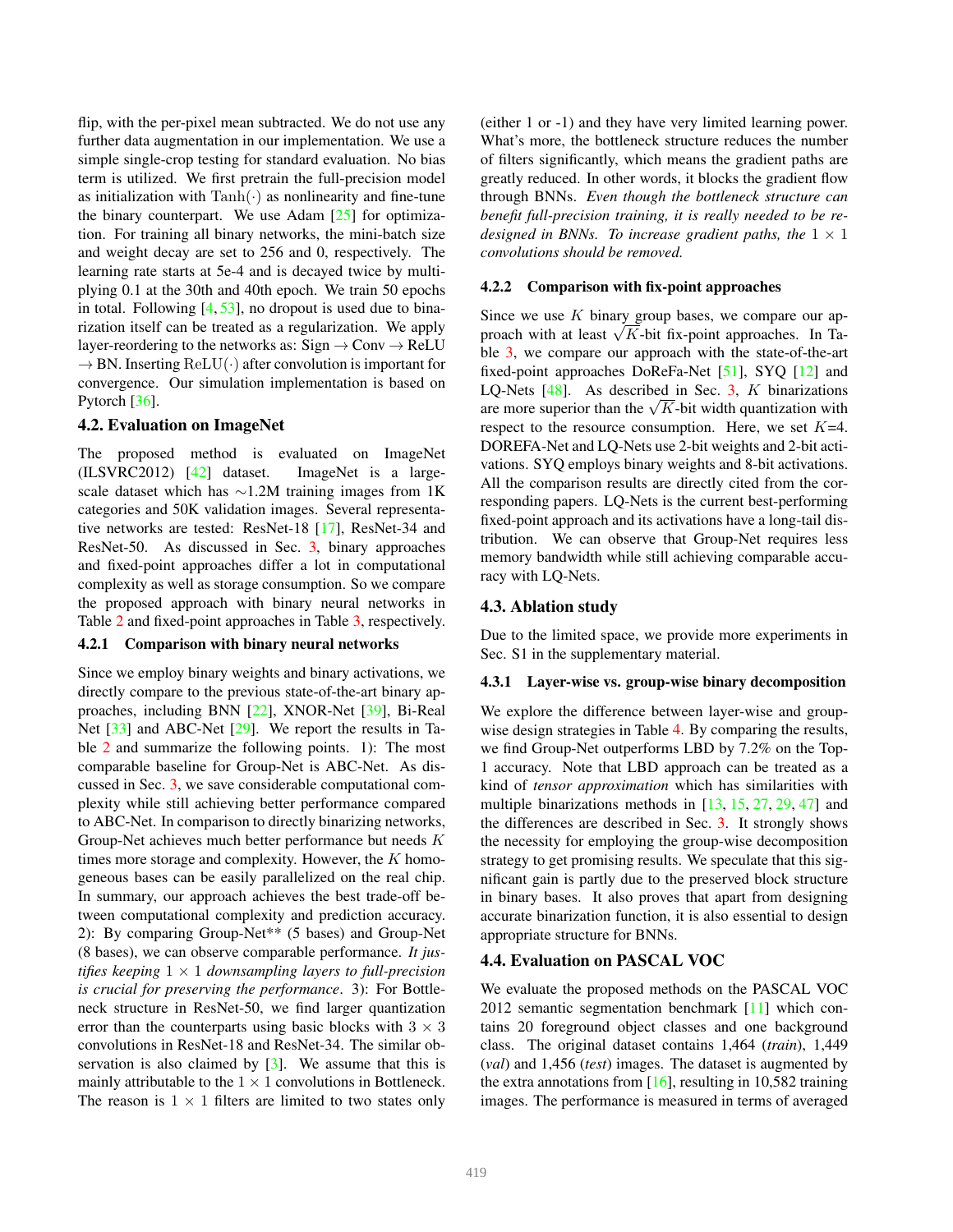| Model     |                                        | Full | <b>BNN</b>               | <b>XNOR</b> | Bi-Real Net | ABC-Net (25 bases) | Group-Net (5 bases) | Group-Net <sup>**</sup> $(5 \text{ bases})$ | Group-Net (8 bases) |
|-----------|----------------------------------------|------|--------------------------|-------------|-------------|--------------------|---------------------|---------------------------------------------|---------------------|
| ResNet-18 | $\overline{\mathcal{C}}$<br>Top-1      | 69.7 | 42.2                     | 51.2        | 56.4        | 65.0               | 64.8                | 67.0                                        | 67.5                |
|           | Top-5 $%$                              | 89.4 | 67.1                     | 73.2        | 79.5        | 85.9               | 85.7                | 87.5                                        | 88.0                |
| ResNet-34 | $\mathcal{O}_{\mathcal{O}}$<br>$Top-1$ |      |                          | -           | 62.2        | 68.4               | 68.5                | 70.5                                        | 71.8                |
|           | Top-5 $%$                              |      |                          |             | 83.9        | 88.2               | 88.0                | 89.3                                        | 90.4                |
| ResNet-50 | $Q_0$<br>$Top-1$                       | 76.0 | $\overline{\phantom{0}}$ |             |             | 70.1               | 69.5                | 71.2                                        | 72.8                |
|           | Top-5 $%$                              | 92.9 |                          |             |             | 89.7               | 88.2                | 90.0                                        | 90.5                |

Table 2: Comparison with the state-of-the-art binary models using ResNet-18, ResNet-34 and ResNet-50 on ImageNet. All the comparing results are directly cited from the original papers. The metrics are Top-1 and Top-5 accuracy.

Table 3: Comparison with the state-of-the-art fixed-point models with ResNet-18 on ImageNet. The metrics are Top-1 and Top-5 accuracy.

| Model                 | w  | А  | Top-1 $(\%)$ | Top-5 $(\% )$ |
|-----------------------|----|----|--------------|---------------|
| Full-precision        | 32 | 32 | 69.7         | 89.4          |
| Group-Net** (4 bases) |    |    | 66.3         | 86.6          |
| Group-Net (4 bases)   |    |    | 64.2         | 85.6          |
| LO-Net $[48]$         |    | 2  | 64.9         | 85.9          |
| DOREFA-Net [51]       |    | 2  | 62.6         | 84.4          |
| <b>SYO</b> [12]       |    | 8  | 62 Q         | 84.6          |

Table 4: Comparison with Group-Net and LBD using ResNet-18 on ImageNet. The metrics are Top-1 and Top-5 accuracy.

| Model          | <b>Bases</b>  | Top-1 $%$ | Top-5 $%$ |
|----------------|---------------|-----------|-----------|
| Full-precision |               | 69.7      | 89.4      |
| Group-Net      | $\mathcal{D}$ | 64.8      | 85.7      |
| I RD           |               | 57.6      | 79.7      |

Table 5: Performance on PASCAL VOC 2012 validation set.

| Model              | mIOU                     | Δ    |        |
|--------------------|--------------------------|------|--------|
|                    | Full-precision           | 64.9 |        |
|                    | LO-Net (3-bit)           | 62.5 | 2.4    |
| ResNet-18, FCN-32s | Group-Net                | 60.5 | 4.4    |
|                    | Group-Net + BPAC         | 63.8 | 1.1    |
|                    | Group-Net** + BPAC       | 65.1 | $-0.2$ |
|                    | Full-precision           | 67.3 |        |
|                    | LO-Net (3-bit)           | 65.1 | 2.2    |
| ResNet-18, FCN-16s | 62.7<br>Group-Net        |      | 4.6    |
|                    | Group-Net + BPAC<br>66.3 |      | 1.0    |
|                    | Group-Net** + BPAC       | 67.7 | $-0.4$ |
|                    | Full-precision           | 72.7 |        |
|                    | LO-Net (3-bit)           | 70.4 | 2.3    |
| ResNet-34, FCN-32s | Group-Net                | 68.2 | 4.5    |
|                    | Group-Net + BPAC         | 71.2 | 1.5    |
|                    | $Group-Net** + BPAC$     | 72.8 | $-0.1$ |
|                    | Full-precision           | 73.1 |        |
|                    | LO-Net (3-bit)           | 70.7 | 2.4    |
| ResNet-50, FCN-32s | Group-Net                | 67.2 | 5.9    |
|                    | Group-Net + BPAC         | 70.4 | 2.7    |
|                    | Group-Net** + BPAC       | 71.0 | 2.1    |

pixel intersection-over-union (mIOU) over 21 classes. Our experiments are based on the original FCN [34]. For both FCN-32s and FCN-16s, we adjust the dilation rates of the last 2 blocks in ResNet with atrous convolution to make the output stride equal to 8. We first pretrain the binary backbone network on ImageNet dataset and fine-tune it on PAS-CAL VOC. During fine-tuning, we use Adam with initial learning rate=1e-4, weight decay=1e-5 and batch size=16. We set the number of bases  $K = 5$  in experiments. We train 40 epochs in total and decay the learning rate by a factor of 10 at 20 and 30 epochs. We do not add any auxiliary loss and ASPP. We empirically observe full-precision FCN under dilation rates (4, 8) in last two blocks achieves the best performance. The main results are in Table 5.

From the results, we can observe that when all bases using the same dilation rates, there is a large performance gap with the full-precision counterpart. This performance drop is consistent with the classification results on ImageNet dataset in Table 2. It proves that the quality of extracted features have a great impact on the segmentation performance. What's more, by utilizing task-specific BPAC, we find significant performance increase with no computational complexity added, which strongly justifies the flexibility of Group-Net. Moreover, we also quantize the backbone network using fixed-point LQ-Nets with 3-bit weights and 3 bit activations. Compared with LQ-Nets, we can achieve comparable performance while saving considerable complexity. In addition, we can observe Group-Net + BPAC based on ResNet-34 even outperform the counterpart on ResNet-50. This shows the widely used bottleneck structure is not suited to BNNs as explained in Sec. 4.2.1. We provide more analysis in Sec. S3 in the supplementary file.

# 5. Conclusion

In this paper, we have begun to explore highly efficient and accurate CNN architectures with binary weights and activations. Specifically, we have proposed to directly decompose the full-precision network into multiple groups and each group is approximated using a set of binary bases which can be optimized in an end-to-end manner. We also propose to learn the decomposition automatically. Experimental results have proved the effectiveness of the proposed approach on the ImageNet classification task. Moreover, we have generalized Group-Net from image classification task to semantic segmentation and achieved promising performance on PASCAL VOC. We have implemented the homogeneous multi-branch structure on CPU and achieved promising acceleration on test-time inference.

Acknowledgement L. Liu was in part supported by ARC DECRA Fellowship DE170101259. M. Tan was partially supported by National Natural Science Foundation of China (NSFC) 61602185, Program for Guangdong Introducing Innovative and Enterpreneurial Teams 2017ZT07X183.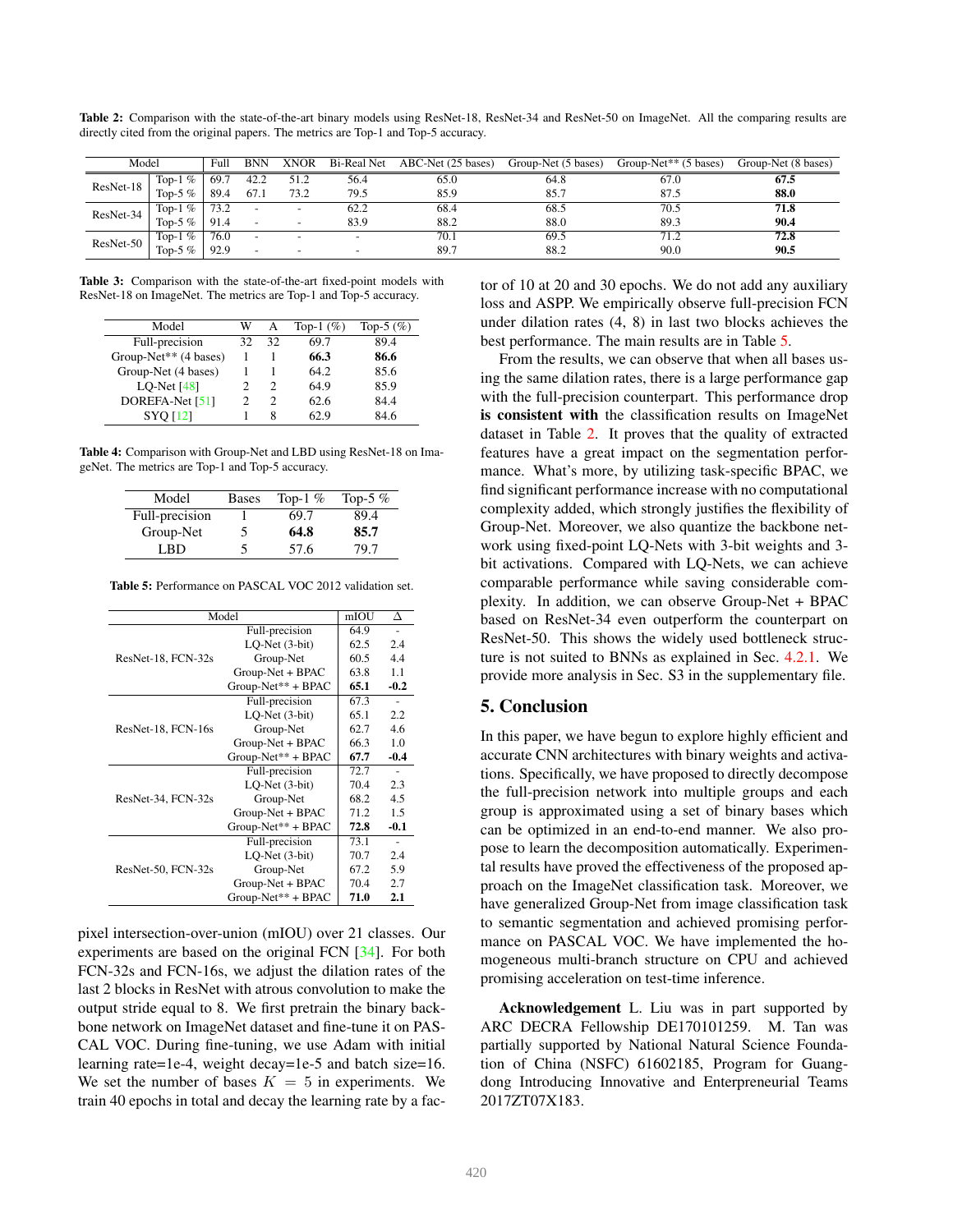# References

- [1] Y. Bengio, N. Léonard, and A. Courville. Estimating or propagating gradients through stochastic neurons for conditional computation. *arXiv preprint arXiv:1308.3432*, 2013. 3
- [2] J. Bethge, M. Bornstein, A. Loy, H. Yang, and C. Meinel. Training competitive binary neural networks from scratch. *arXiv preprint arXiv:1812.01965*, 2018. 6
- [3] J. Bethge, H. Yang, C. Bartz, and C. Meinel. Learning to train a binary neural network. *arXiv preprint arXiv:1809.10463*, 2018. 7
- [4] Z. Cai, X. He, J. Sun, and N. Vasconcelos. Deep learning with low precision by half-wave gaussian quantization. In *Proc. IEEE Conf. Comp. Vis. Patt. Recogn.*, pages 5918– 5926, 2017. 1, 2, 6, 7
- [5] L.-C. Chen, G. Papandreou, I. Kokkinos, K. Murphy, and A. L. Yuille. Deeplab: Semantic image segmentation with deep convolutional nets, atrous convolution, and fully connected crfs. *IEEE transactions on pattern analysis and machine intelligence*, 40(4):834–848, 2018. 2
- [6] L.-C. Chen, G. Papandreou, F. Schroff, and H. Adam. Rethinking atrous convolution for semantic image segmentation. *arXiv preprint arXiv:1706.05587*, 2017. 2, 5
- [7] L.-C. Chen, Y. Zhu, G. Papandreou, F. Schroff, and H. Adam. Encoder-decoder with atrous separable convolution for semantic image segmentation. *Proc. Eur. Conf. Comp. Vis.*, 2018. 1, 2, 5
- [8] F. Chollet. Xception: Deep learning with depthwise separable convolutions. In *Proc. IEEE Conf. Comp. Vis. Patt. Recogn.*, pages 1251–1258, 2017. 1, 2
- [9] M. Courbariaux, Y. Bengio, and J.-P. David. Binaryconnect: Training deep neural networks with binary weights during propagations. In *Proc. Adv. Neural Inf. Process. Syst.*, pages 3123–3131, 2015. 6
- [10] A. Ehliar. Area efficient floating-point adder and multiplier with ieee-754 compatible semantics. In *Field-Programmable Technology (FPT), 2014 International Conference on*, pages 131–138. IEEE. 1
- [11] M. Everingham, L. Van Gool, C. K. Williams, J. Winn, and A. Zisserman. The pascal visual object classes (voc) challenge. *Int. J. Comp. Vis.*, 88(2):303–338, 2010. 7
- [12] J. Faraone, N. Fraser, M. Blott, and P. H. Leong. Syq: Learning symmetric quantization for efficient deep neural networks. In *Proc. IEEE Conf. Comp. Vis. Patt. Recogn.*, 2018. 7, 8
- [13] J. Fromm, S. Patel, and M. Philipose. Heterogeneous bitwidth binarization in convolutional neural networks. In *Proc. Adv. Neural Inf. Process. Syst.*, 2018. 2, 3, 6, 7
- [14] G. Govindu, L. Zhuo, S. Choi, and V. Prasanna. Analysis of high-performance floating-point arithmetic on fpgas. In *Parallel and Distributed Processing Symposium, 2004. Proceedings. 18th International*, page 149. IEEE, 2004. 1
- [15] Y. Guo, A. Yao, H. Zhao, and Y. Chen. Network sketching: Exploiting binary structure in deep cnns. In *Proc. IEEE Conf. Comp. Vis. Patt. Recogn.*, pages 5955–5963, 2017. 2, 3, 6, 7
- [16] B. Hariharan, P. Arbeláez, L. Bourdev, S. Maji, and J. Malik. Semantic contours from inverse detectors. In *Proc. Eur. Conf. Comp. Vis.*, 2011. 7
- [17] K. He, X. Zhang, S. Ren, and J. Sun. Deep residual learning for image recognition. In *Proc. IEEE Conf. Comp. Vis. Patt. Recogn.*, pages 770–778, 2016. 1, 4, 7
- [18] Y. He, X. Zhang, and J. Sun. Channel pruning for accelerating very deep neural networks. In *Proc. IEEE Int. Conf. Comp. Vis.*, volume 2, page 6, 2017. 1
- [19] L. Hou and J. T. Kwok. Loss-aware weight quantization of deep networks. In *Proc. Int. Conf. Learn. Repren.*, 2018. 1
- [20] L. Hou, Q. Yao, and J. T. Kwok. Loss-aware binarization of deep networks. In *Proc. Int. Conf. Learn. Repren.*, 2017. 1, 6
- [21] A. G. Howard, M. Zhu, B. Chen, D. Kalenichenko, W. Wang, T. Weyand, M. Andreetto, and H. Adam. Mobilenets: Efficient convolutional neural networks for mobile vision applications. *arXiv preprint arXiv:1704.04861*, 2017. 1, 2
- [22] I. Hubara, M. Courbariaux, D. Soudry, R. El-Yaniv, and Y. Bengio. Binarized neural networks. In *Proc. Adv. Neural Inf. Process. Syst.*, pages 4107–4115, 2016. 1, 2, 6, 7
- [23] F. N. Iandola, S. Han, M. W. Moskewicz, K. Ashraf, W. J. Dally, and K. Keutzer. Squeezenet: Alexnet-level accuracy with 50x fewer parameters and¡ 0.5 mb model size. *arXiv preprint arXiv:1602.07360*, 2016. 2
- [24] B. Jacob, S. Kligys, B. Chen, M. Zhu, M. Tang, A. Howard, H. Adam, and D. Kalenichenko. Quantization and training of neural networks for efficient integer-arithmetic-only inference. In *Proc. IEEE Conf. Comp. Vis. Patt. Recogn.*, 2018. 1
- [25] D. P. Kingma and J. Ba. Adam: A method for stochastic optimization. In *Proc. Int. Conf. Learn. Repren.*, 2015. 7
- [26] A. Krizhevsky, I. Sutskever, and G. E. Hinton. Imagenet classification with deep convolutional neural networks. In *Proc. Adv. Neural Inf. Process. Syst.*, pages 1097–1105, 2012. 1
- [27] Z. Li, B. Ni, W. Zhang, X. Yang, and W. Gao. Performance guaranteed network acceleration via high-order residual quantization. In *Proc. IEEE Int. Conf. Comp. Vis.*, pages 2584–2592, 2017. 2, 3, 6, 7
- [28] S. Lin, R. Ji, C. Yan, B. Zhang, L. Cao, Q. Ye, F. Huang, and D. Doermann. Towards optimal structured cnn pruning via generative adversarial learning. In *Proc. IEEE Conf. Comp. Vis. Patt. Recogn.*, 2019. 1
- [29] X. Lin, C. Zhao, and W. Pan. Towards accurate binary convolutional neural network. In *Proc. Adv. Neural Inf. Process. Syst.*, pages 344–352, 2017. 2, 3, 6, 7
- [30] C. Liu, B. Zoph, J. Shlens, W. Hua, L.-J. Li, L. Fei-Fei, A. Yuille, J. Huang, and K. Murphy. Progressive neural architecture search. In *Proc. Eur. Conf. Comp. Vis.*, 2018. 2
- [31] H. Liu, K. Simonyan, O. Vinyals, C. Fernando, and K. Kavukcuoglu. Hierarchical representations for efficient architecture search. In *Proc. Int. Conf. Learn. Repren.*, 2018. 2
- [32] Z. Liu, W. Luo, B. Wu, X. Yang, W. Liu, and K.-T. Cheng. Bi-real net: Binarizing deep network towards real-network performance. *arXiv preprint arXiv:1811.01335*, 2018. 6
- [33] Z. Liu, B. Wu, W. Luo, X. Yang, W. Liu, and K.-T. Cheng. Bi-real net: Enhancing the performance of 1-bit cnns with improved representational capability and advanced training algorithm. In *Proc. Eur. Conf. Comp. Vis.*, 2018. 3, 6, 7